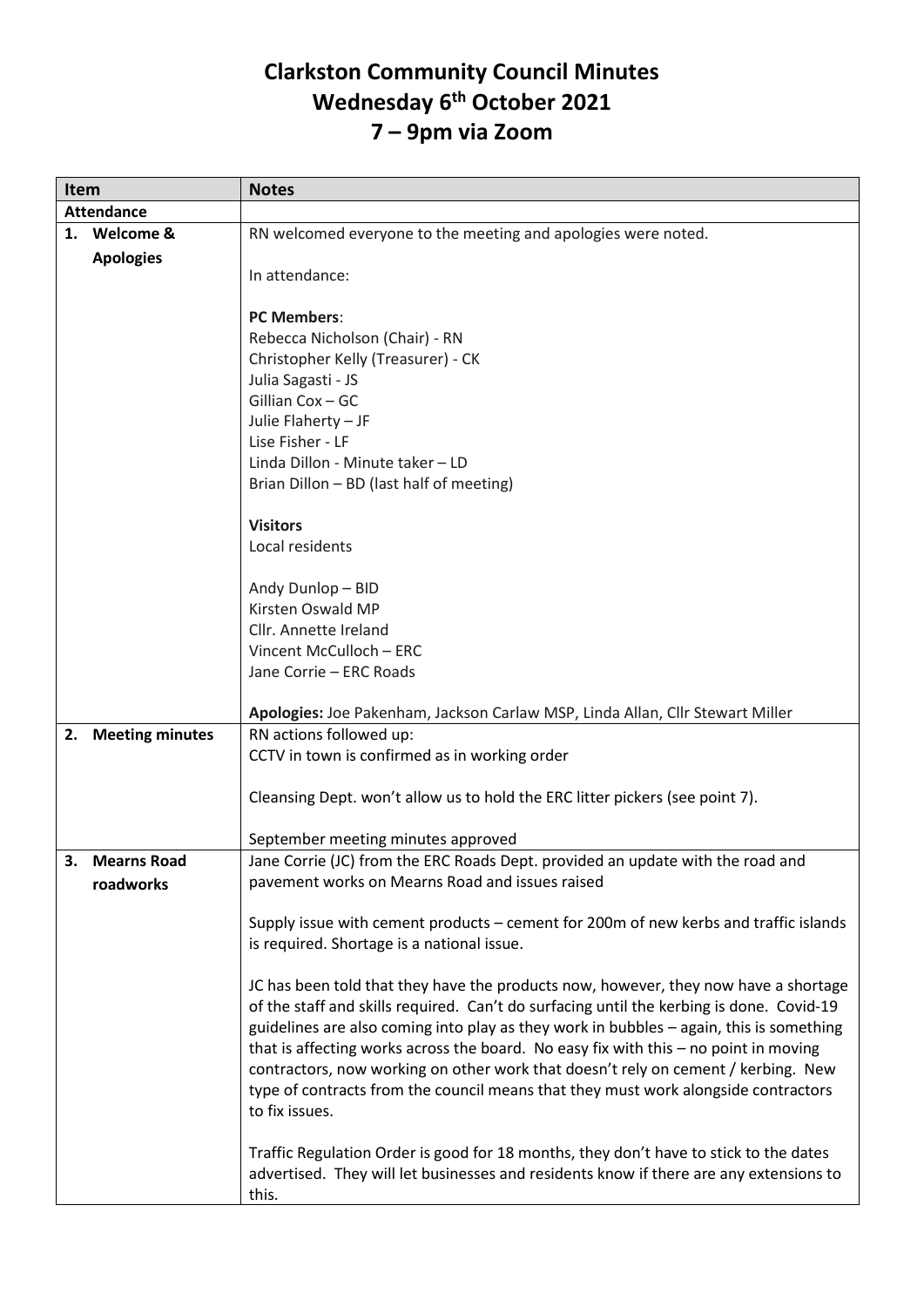|    |                              | ERC might take legal advice as to next steps if the contractors don't return to site.<br>Finish date of late Oct/early November. Once they get in there, it shouldn't take too                                                                                                                                                                                                                    |
|----|------------------------------|---------------------------------------------------------------------------------------------------------------------------------------------------------------------------------------------------------------------------------------------------------------------------------------------------------------------------------------------------------------------------------------------------|
|    |                              | long. Kerbing must be done first.                                                                                                                                                                                                                                                                                                                                                                 |
|    |                              | RN advised the light system is not fit for purpose - issues with traffic lights not<br>working, and traffic lights not being there and people running through in cars.                                                                                                                                                                                                                            |
|    |                              | LD raised the issue of safety for children and parents going to school and the fact that<br>there's no safe route for people to cross the road and lights being out and no<br>replacement.                                                                                                                                                                                                        |
|    |                              | JC advised that the contractor should be doing leaflet drops and keeping residents up<br>to date and reviewing and changing signs. GC advised that they need to communicate<br>better with residents as no one knows what is happening and stressed that ERC have a<br>part to play in ensuring these comms happen. GC and RN advised that we can help<br>communicate via our Facebook pages etc. |
|    |                              | Issues being escalated all the time, JC going to escalate all of this tomorrow.                                                                                                                                                                                                                                                                                                                   |
| 4. | <b>Police report</b>         | Nothing on the Police report. Noticed that the report came from a different sender -<br>RN has queried for a response to the email she had sent. RN will update if she gets a<br>response.                                                                                                                                                                                                        |
|    |                              | Local resident raised the issue of speeding - pointed out there were a lot of speeding<br>assessments performed in the area and CCC could ask to see the analysis of this -<br>thinks these are conducted by the Roads department at ERC.                                                                                                                                                         |
|    |                              | Vincent McCulloch advised that a neighbouring community council produced a lot of<br>good information of speeding on roads, he can pass on the details of the person and<br>see if he can share the data that was produced.                                                                                                                                                                       |
|    |                              | Drones: Kirsten Oswald advised that she had spoken to the Police and they have been<br>using drones for those harder to reach areas.                                                                                                                                                                                                                                                              |
|    | 5. Overview of               | RN to go back to them for update                                                                                                                                                                                                                                                                                                                                                                  |
|    | parklets<br>consultation     |                                                                                                                                                                                                                                                                                                                                                                                                   |
|    | 6. Gas explosion<br>memorial | GC shared post from ERC stating that there would be a memorial event and that CCC<br>has been invited. There will be a one minute silence at 2:50 on 31/10/2020 and the<br>CCC will send a wreath.                                                                                                                                                                                                |
|    |                              | RN to arrange a wreath with florist. RN and GC to attend memorial event                                                                                                                                                                                                                                                                                                                           |
|    | 7. Litter picks              | RN advised that ERC won't provide litter pickers for us to keep as other groups require<br>to use them.                                                                                                                                                                                                                                                                                           |
|    |                              | Andy Dunlop can provide litter pickers and are also arranging some litter picks for<br>COP26. AD suggested a community litter pick box which could be put beside the<br>planters. AD can send an email re: costs. Depends on where we're putting the box<br>and attaching it to something whether we need permission or not.                                                                      |
|    |                              | Cllr Ireland going to explore with ERC about how we can get some $-$ as this is how<br>it's run in Renfrewshire.                                                                                                                                                                                                                                                                                  |
|    | 8. Update from the           | Christmas event going ahead.                                                                                                                                                                                                                                                                                                                                                                      |
|    | <b>BID</b>                   | Not changing the layout too much - but not doing a beer tent.<br>Will have stalls in Clarkston Halls and will be controlling numbers going in there.                                                                                                                                                                                                                                              |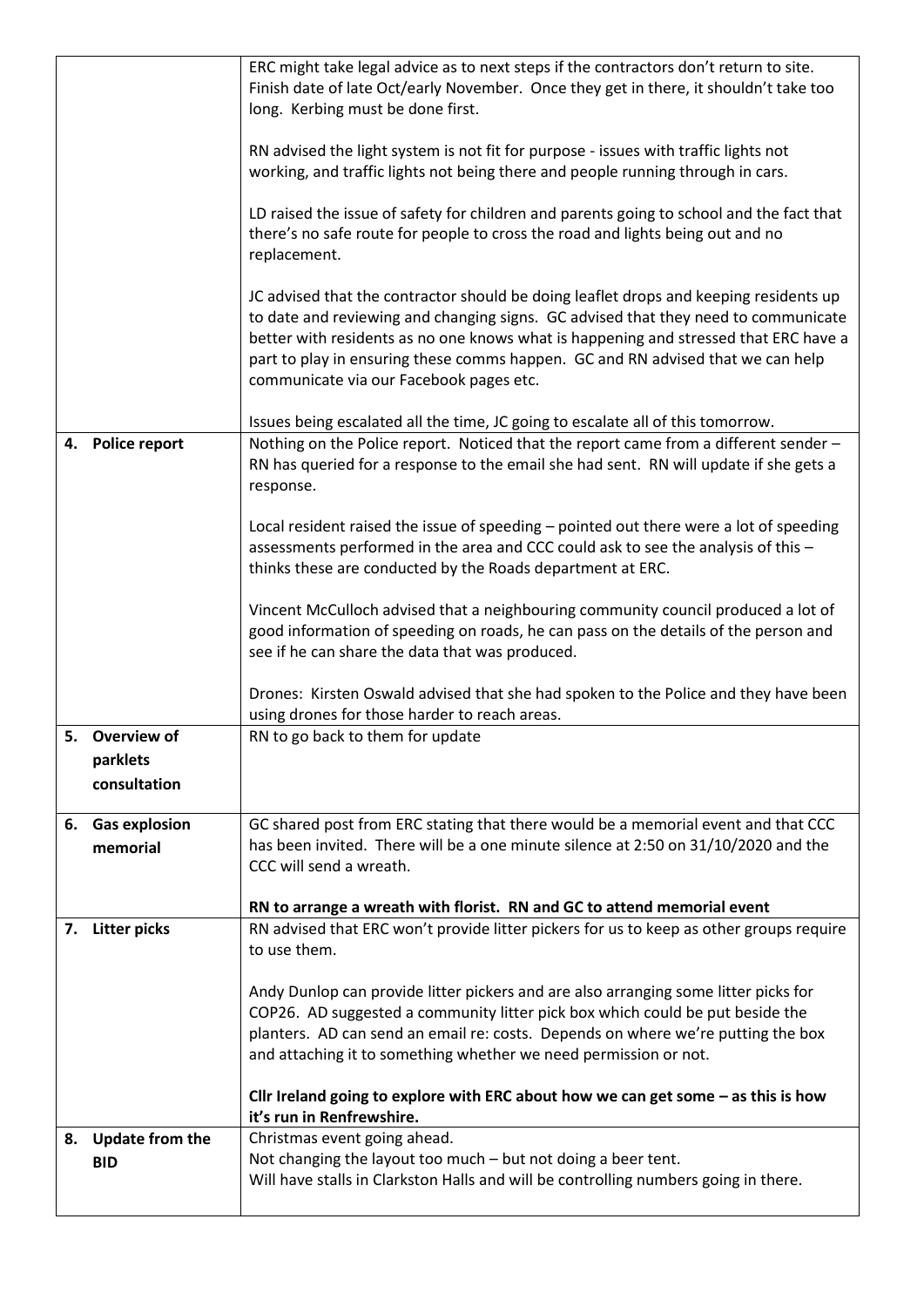|                              | received. Positive community event which would be good to redo. Volunteers<br>required to assist.<br>Planters: AD will produce posters for the planters and LF will get nice winter plants.                                                                                                                                                          |
|------------------------------|------------------------------------------------------------------------------------------------------------------------------------------------------------------------------------------------------------------------------------------------------------------------------------------------------------------------------------------------------|
|                              | Winter Wanderland:<br>LD mentioned that the kids loved the 'Elfie Selfie' on Greenwood Road on the way to<br>school. JS advised that all the Xmas things that the CCC did last year was really well                                                                                                                                                  |
|                              | Witchy windows: JF advised that we could just reuse what we did last year and<br>is happy to promote and go forward.                                                                                                                                                                                                                                 |
| 11. CCC Initiatives          | The Station Master's house application has been rejected.                                                                                                                                                                                                                                                                                            |
| 10. Planning<br>applications | No planning applications this month.                                                                                                                                                                                                                                                                                                                 |
|                              | JF updated on fundraising: Crowdfunding coming in as the most recommended kind<br>of fundraising via the survey but not a lot of people had responded.<br>Discussion around fundraising for the new park and the National Lottery fund.                                                                                                              |
|                              | Vincent stated that the name 'Carolside Park' was promoted back in the 1930's as part<br>of the new development. T LF suggested running a logo competition to help with<br>rebranding.                                                                                                                                                               |
| 9. Park funding              | GC confirmed that we submitted the funding application form to ERC and we have<br>passed Stage 1 of the application. We have to include the VAT in our application, so<br>this increases our contribution slightly.                                                                                                                                  |
|                              | Community awards coming back in March 2022 - and one thing that they want to<br>push is for 'Young Person of the Year'. RN advised that we would help promote the<br>awards via Facebook and other local groups.                                                                                                                                     |
|                              | Julia asked about Scarecrow Trail - Andy advising that he has banners going out<br>tomorrow                                                                                                                                                                                                                                                          |
|                              | Magazine - struggling to get the content off the ground, everyone is short staffed.                                                                                                                                                                                                                                                                  |
|                              | COP26 - AD has linked in with Williamwood, and they are going to organise a litter<br>pick and encourage businesses in making small changesand is ensuring that<br>recycling is being built into the Christmas Fayre clean-up operation.                                                                                                             |
|                              | of stalls and where the stall holders come from.                                                                                                                                                                                                                                                                                                     |
|                              | Cllr. Ireland - hasn't heard anything or had any feedback about Playground.<br>Highlighted that she has had some questions about the beer tent and had a question<br>about local companies supplying the event and providing the stalls. Confirmed that he<br>had 195 applications and that the primary concerns is to ensure a balance in the kinds |
|                              | Kirsten Oswald updated that she's had a little bit of correspondence about Playground<br>but no one has heard of any major issues.                                                                                                                                                                                                                   |
|                              | Concern about numbers - AD going to ERC for potential road closure for the short<br>period of time leading up to the fireworks to allow people to access the site safely.<br>Concerned about the fall out of licensing issues from Playground.                                                                                                       |
|                              | Santa's Grotto is causing an issue in terms of where to site this, safely and cost<br>effectively. Looking at building a Santa's Workshop so that kids can still get to see<br>Santa.<br>Train not going to be available.                                                                                                                            |